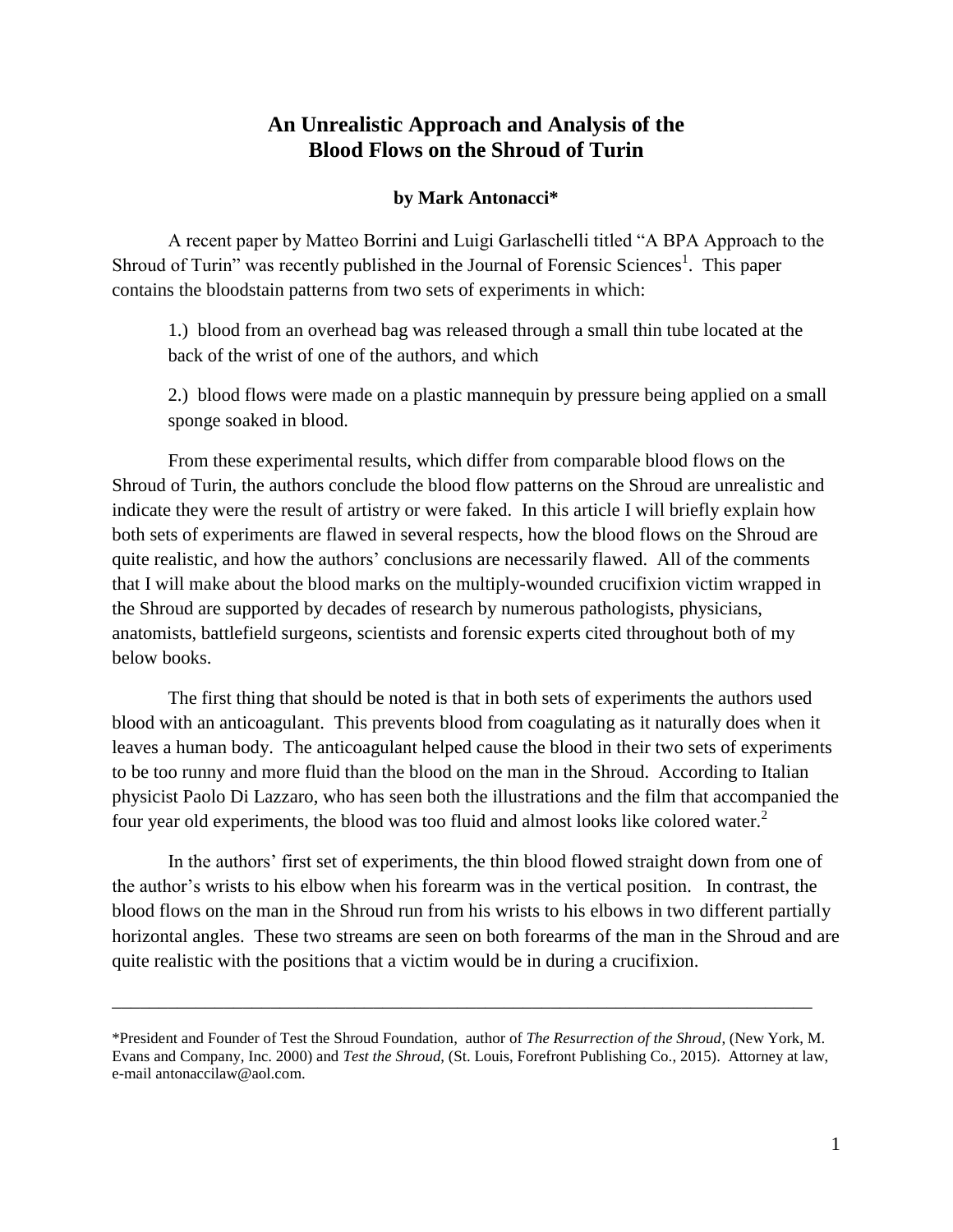When a crucifixion victim was suspended from a cross he couldn't breathe because he couldn't exhale. In order to exhale, and thus breathe, he had to push himself up with his nailed feet and pull himself up by his nailed wrists. When he raises the trunk of his body, he raises his shoulders, which alters the horizontal axis of his arms around 10° or so, causing two partially horizontal blood flows.

By continuing in this see-saw manner, a crucifixion victim could stay alive on the cross for as much as a couple of days. The crucified victim that was wrapped in the Shroud of Turin appears to have already been severely scourged, crowned with thorns, beaten about the head and face, had scrapes across his shoulders, and had fallen. Although a crucifixion victim in this condition could not have prolonged his life for days, he could have lived a few more hours by continuing this up and down movement.

Over the course of a few hours, blood containing serum would have continued to flow toward the elbows in partially horizontal streams that were sent from a weakening, but still beating heart. As Dr. Di Lazzaro also notes, the tortured man in the Shroud was likely dehydrated. If this man was the historical Jesus, he would not have eaten nor drank since the previous day. All of these tortures would eventually lead to the man's death. The victim's dehydration and the coagulation of his blood would have caused his blood to be more viscous and to flow slower, as would the sweat, dirt and swelling on his body.

The bloodstain patterns produced in the authors' artificial experiments are very unrealistic in other aspects from those of a crucifixion victim. As would have existed with an actual crucified victim, serum from the coagulated blood has been identified on the blood flows at the wrist and forearm of the man in the Shroud, as well as on numerous other blood marks and blood flows throughout his tortured body, including his side wound and the small of his back. The lack of serum or coagulated blood on *any* of the authors' bloodstains is another unrealistic trait.

The authors also make the point that there is a gap in the blood flows between the wrist and the lower forearm of the man in the Shroud. They should clearly know better. Everyone who looks at the full-length frontal image can tell that the man's buriers have intentionally placed both of his hands across his groin for purposes of modesty. This gap area, seen on both lower forearms, would have been a very logical area for the buriers to hold when moving the man's forearms and hands, which were in rigor mortis. In addition, these parts of the forearm could have been held by those who were carrying or transporting the body from the cross to the tomb.

In the second set of experiments, the authors took synthetic blood with anticoagulant and soaked a small sponge in it. This sponge was attached to the end of a flat stick that was in the shape of a yard stick, but only about half as long. In another incorrect manner, they attempted to simulate the post-mortem spear wound and blood flows of the man in the Shroud by holding the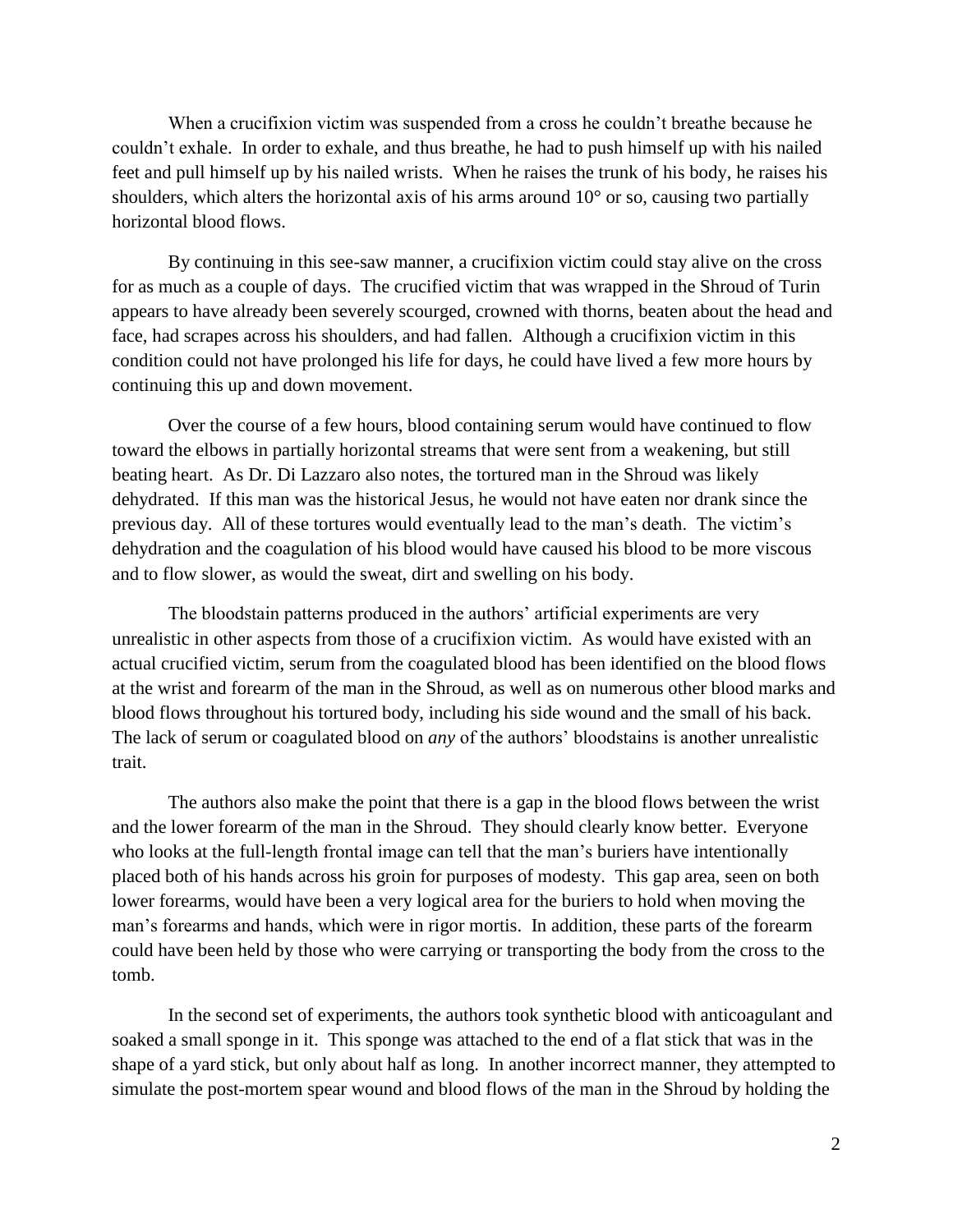stick *horizontally* and shoving the small flat sponge against a standing plastic mannequin. This resulted in blood splaying or spreading in three or four streams along the front and side of the smooth plastic mannequin.<sup>3</sup> Now you don't need to be a physician or scientist to recognize that this is not how a crucified corpse would have been stabbed or bled.

Because of the factors discussed earlier, the blood from the right side wound of the crucified victim on the Shroud would also be thicker than the blood used in the authors' experiments. In addition to blood and serum, there was a large amount of clear watery fluid that also escaped from the pleural cavity in the chest of the man in the Shroud. Both the post-mortem blood and watery fluid oozed from the side wound by gravity in one flow after the man's right auricle, which fills with blood upon death, was pierced by a spear. This wound is located a few inches below the heart. It would have been inflicted by an *upward* thrust into the dead crucifixion victim still on the cross and would account for the largest amount of blood and fluid on the Shroud.

The authors' inability to duplicate or understand the presence of the horizontal blood flows across the small of the back also contributes to their erroneous conclusions regarding the blood on the Shroud. I once asked STURP scientist Don Lynn to explain the horizontal flow across the lower back of the man in the Shroud. He explained to me that STURP scientists once poured water down the right side of a young man who was voluntarily suspended in the vertical position that the man in the Shroud appeared to be in when he died on the cross. Dr. Lynn said the water not only ran down the front of the volunteer's right side, but that it curved when it got to the narrower lower part of his front hip and went around to his lower back. While no one can say for certain how the post-mortem fluids ran across the lower back of the man in the Shroud, STURP's experiment indicates it could have happened while the man was in the vertical position.

In addition, think of the various positions that the man in the Shroud would have been in after the post-mortem fluid flowed down his right side. After the victim was taken down from the cross, he could have been laid horizontally at the foot of the cross. He would most likely have then been carried or transported horizontally to his burial tomb. This would have continued as he was carried horizontally into the tomb and laid horizontally within his burial shroud. While most of the time the body would likely have been face up, there could have been times when he was face down or even somewhat on his side, especially when he was being taken down from the cross. So, the blood could have transferred across his lower back in any number of ways.

One way the blood could *not* have transferred across the *lower* back was from another erroneous method utilized by the authors in their last experiment. Here they took the same stick with the same kind of sponge and soaked it in the same synthetic blood containing anticoagulants. However, in this experiment they shoved the stick and bloodied sponge against the middle of the right side of a plastic mannequin that was lying on a table in the horizontal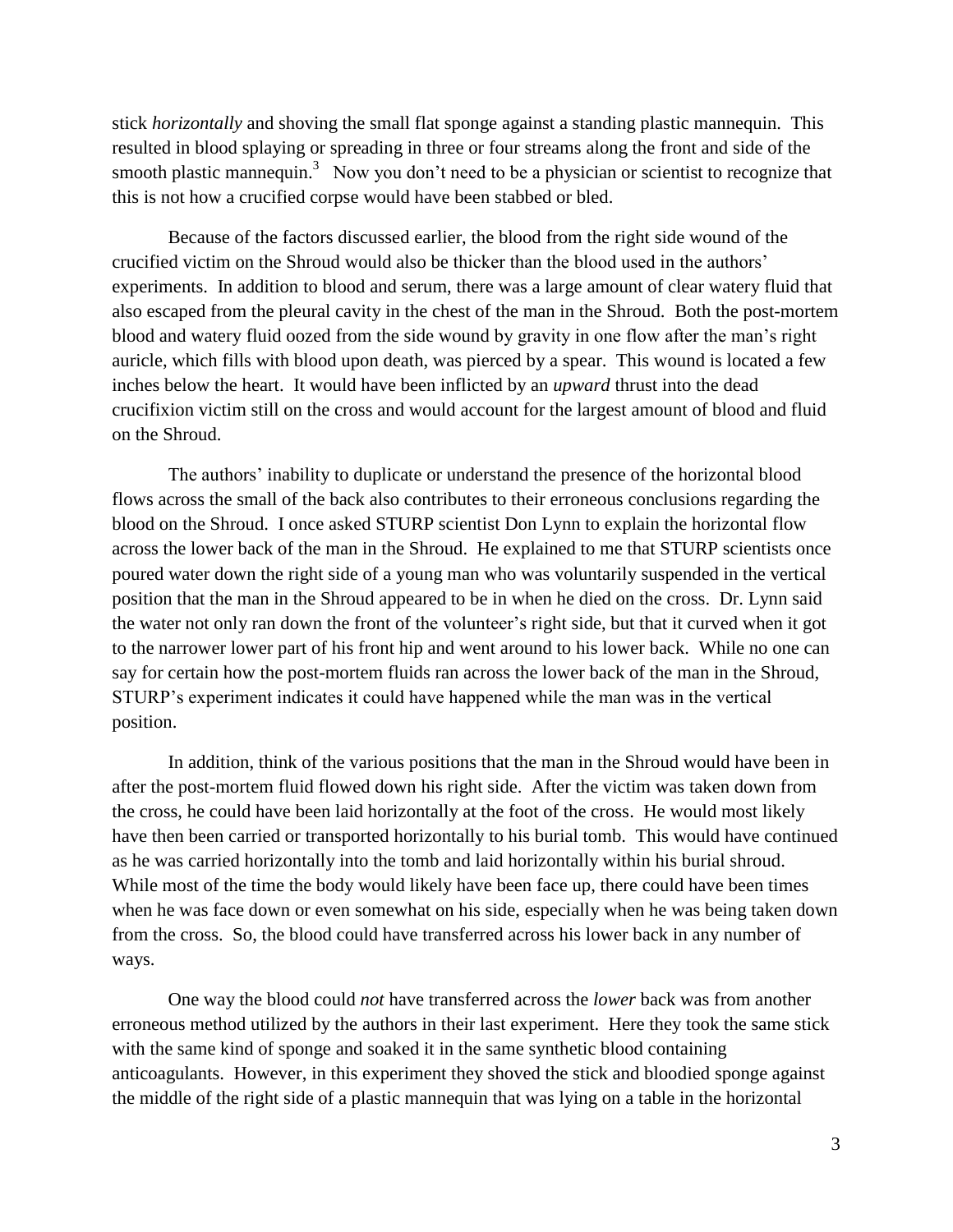position. The authors even tilted the table 5° clockwise and counterclockwise. While the blood again ran in three streams, they ran from the mid-right side of the mannequin's chest, *around* its right side, and onto the middle of the mannequin's back—where it collected in a puddle on the fabric that covered the table and laid under the mannequin.<sup>4</sup>

While this didn't duplicate the post-mortem blood flow across the *lower* back of the man in the Shroud, it *does* show that blood can travel horizontally across the back when the body is in a horizontal position(s). I don't know whether the authors realized that when a human body is in a supine or reclined position that the middle part of the back has much greater contact with the underlying surface than does the lower back or "small of the back." (This can be confirmed by a simple experiment in which a person lays on a hard wood floor with their shirt off in front of an observer or next to a mirror. The observer will see that the person makes contact with the floor at the middle of his back and at his buttocks, but not at the small of his back.) If the authors would have undertaken similar horizontal experiments near the lower side of the mannequin's or a person's back, they might have seen that a large quantity of blood and watery fluid could have traveled all the way across the lower back of their horizontal model, since it could flow unencumbered by the lower back's contact with an underlying surface.

In so many ways, the authors' methods were inappropriate, causing them to make erroneous comparisons between their blood flows and those on the Shroud. Worse yet, the authors employed the logic that, because the blood flows on the Shroud did not match their erroneous experimental results, the Shroud's blood flows appeared to be unrealistic and the work of an artist. The authors couldn't be more backwards in their analyses and conclusions. The results of their necessarily simulated and unrealistic blood flows could not match the realism of even some of the many blood marks and blood flow patterns that appear throughout a real crucifixion victim who was wrapped in the Shroud of Turin.